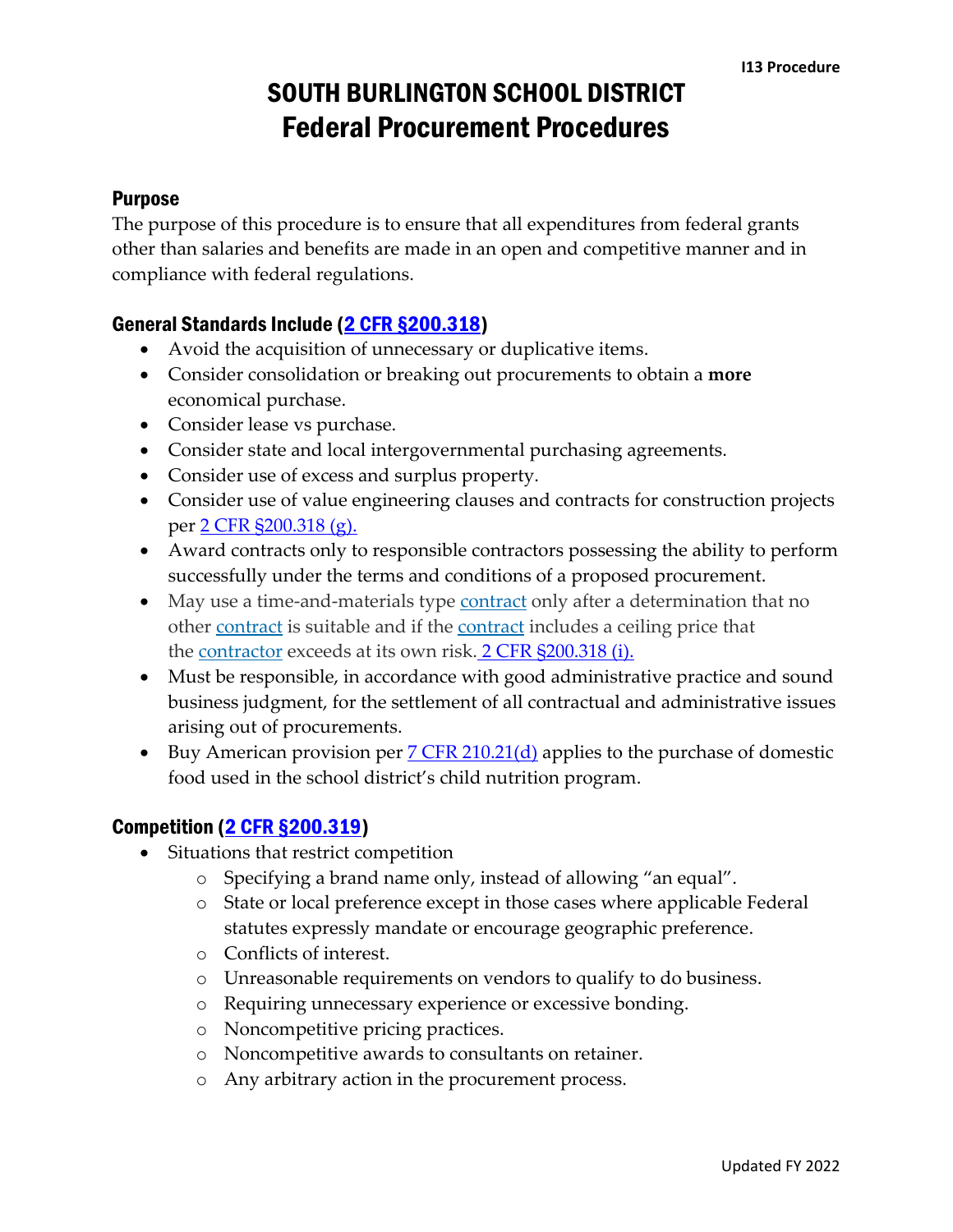- [Contractors](https://www.law.cornell.edu/definitions/index.php?width=840&height=800&iframe=true&def_id=8cb0d5b7b8f071bdd6dd7b70c5f08e91&term_occur=999&term_src=Title:2:Subtitle:A:Chapter:II:Part:200:Subpart:D:Subjgrp:28:200.319) that develop or draft specifications, requirements, statements of work, or invitations for bids or requests for proposals must be excluded from competing for such procurements.
- Procedures for procurement transactions must ensure that all solicitations meet the requirements detailed in 2 CFR §200.319  $(d)(1)(2)$
- Noncompetitive procurements can only be awarded in accordance with [§ 200.320\(c\).](https://www.law.cornell.edu/cfr/text/2/200.320#c)

### Contracting with small and minority businesses, women's business enterprises, and labor surplus area firms [\(2 CFR §200.321\)](https://www.law.cornell.edu/cfr/text/2/200.321)

(a) The Non-Federal entity must take all necessary affirmative steps to assure that minority businesses, women's business enterprises, and labor surplus area firms are used when possible.

(b) Affirmative steps must include:

(1) Placing qualified small and minority businesses and women's business enterprises on solicitation lists;

(2) Assuring that small and minority businesses, and women's business enterprises are solicited whenever they are potential sources;

(3) Dividing total requirements, when economically feasible, into smaller tasks or quantities to permit maximum participation by small and minority businesses, and women's business enterprises;

(4) Establishing delivery schedules, where the requirement permits, which encourage participation by small and minority businesses, and women's business enterprises;

(5) Using the services and assistance, as appropriate, of such organizations as the Small Business Administration and the Minority Business Development Agency of the Department of Commerce; and

(6) Requiring the prime contractor, if subcontracts are to be let, to take the affirmative steps listed in paragraphs (b)(1) through (5) of this section.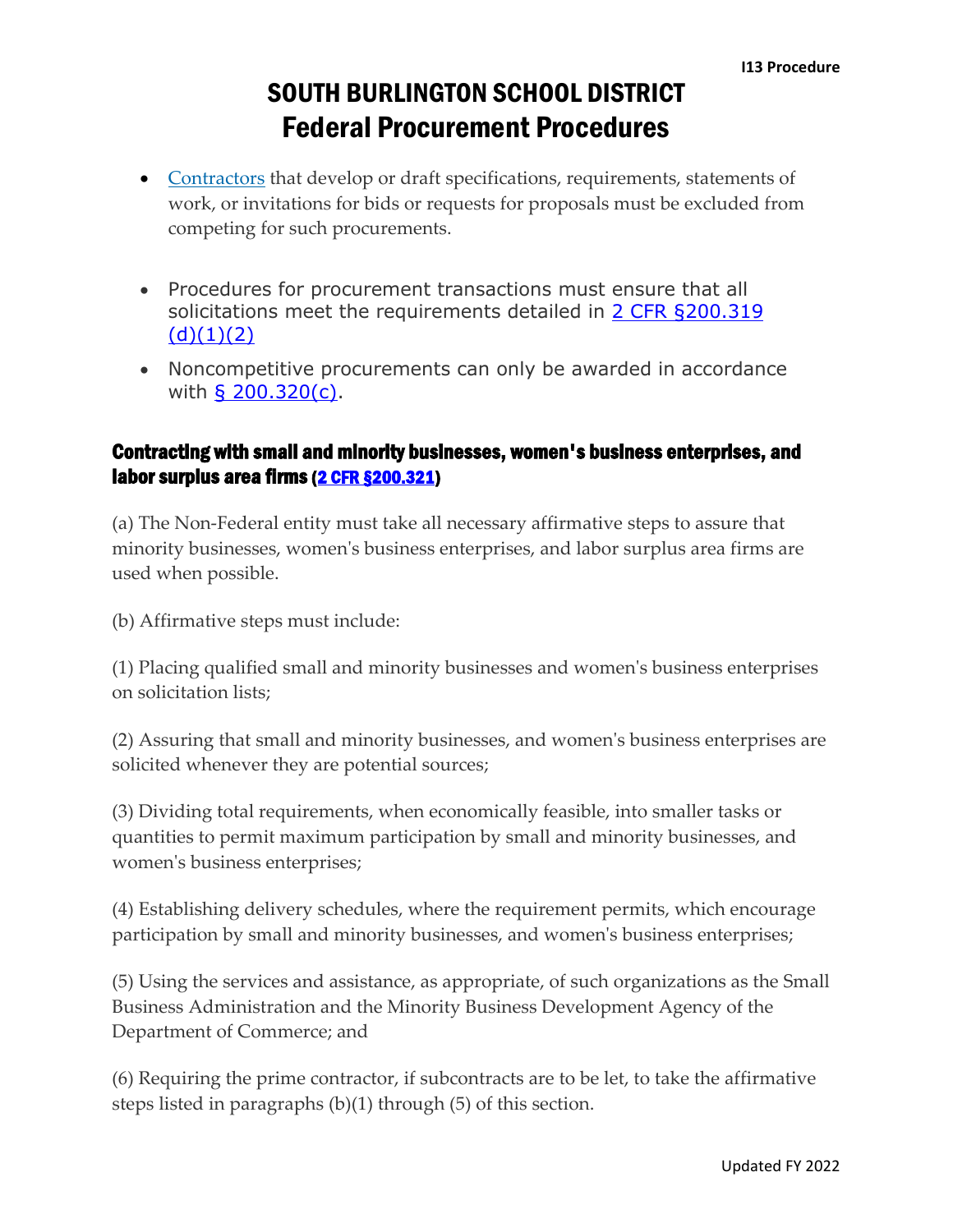### Domestic preferences for procurements. [\(2 CFR §200.322\)](https://www.law.cornell.edu/cfr/text/2/200.322)

(a) As appropriate and to the extent consistent with law, the non-Federal entity should, to the greatest extent practicable under a Federal award, provide a preference for the purchase, acquisition, or use of goods, products, or materials produced in the United States (including but not limited to iron, aluminum, steel, cement, and other manufactured products). The requirements of this section must be included in all subawards including all contracts and purchase orders for work or products under this award.

(b) For purposes of this section:

(1) "Produced in the United States" means, for iron and steel products, that all manufacturing processes, from the initial melting stage through the application of coatings, occurred in the United States.

(2) "Manufactured products" means items and construction materials composed in whole or in part of non-ferrous metals such as aluminum; plastics and polymer-based products such as polyvinyl chloride pipe; aggregates such as concrete; glass, including optical fiber; and lumber.

#### Bonding Requirements [\(2 CFR §200.326\)](https://www.law.cornell.edu/cfr/text/2/200.326)

Construction contracts or subcontracts exceeding the Simplified Acquisition Threshold are subject to bonding requirements of  $2$  CFR §200.326. Applicable provisions must be included in the procurement process and resulting contract.

#### Required Federal Procurement Steps

**Step 1**: Identify a need for a non-salary and benefit purchase.

**Step 2**: Determine method of procurement.

There are three types of procurement informal, formal, and non-competitive. Furthermore, informal and formal procurement are each broken down into two different methods.

1. Informal procurement methods: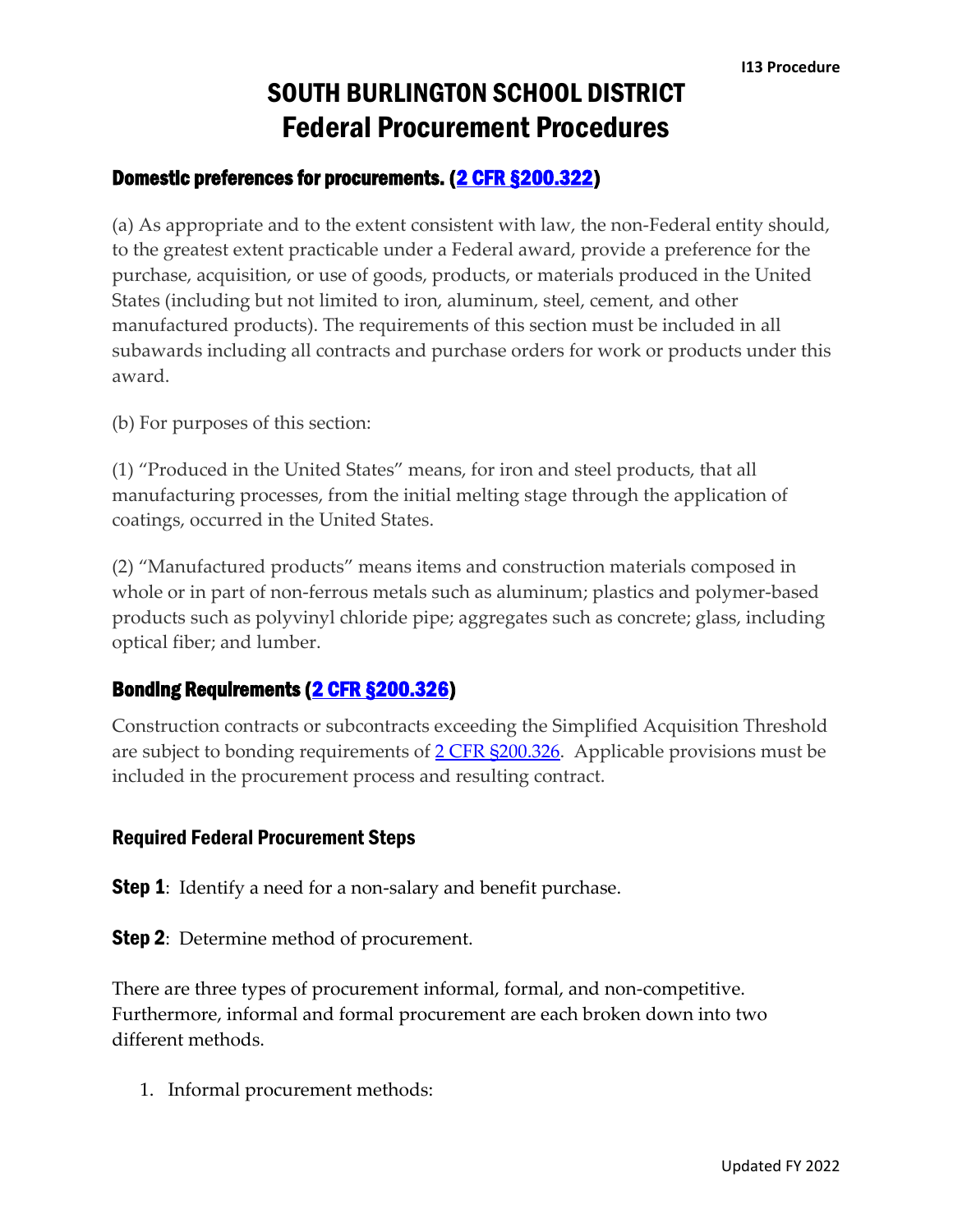- Micro-purchase
- Small purchase
- 2. Formal procurement methods:
	- Sealed bids
	- Proposals
- 3. Non-Competitive

### **Informal Procurement Methods:**

Micro-purchase— The acquisition of supplies or services, the aggregate dollar amount of which does not exceed the micro-purchase threshold as set annually by the district. Information on the current threshold can be found on the [Annual Federal Procurement](https://www.sbschools.net/cms/lib/VT01819219/Centricity/Domain/42/Annual%20Threshold%20Determinations%20FY22%20SB.pdf)  [Threshold Self-Certification.](https://www.sbschools.net/cms/lib/VT01819219/Centricity/Domain/42/Annual%20Threshold%20Determinations%20FY22%20SB.pdf)

- Purchases may be award without soliciting competitive price or quotes if the price is considered reasonable based on research, experience, purchase history, or other information. Proof of reasonableness must be documented.
- To the maximum extent practicable, purchases should be distributed among qualified suppliers.
- Purchases exceeding the threshold cannot be divided solely to meet this threshold.

Small Purchase- The acquisition of services, supplies, or other property, the aggregate dollar amount of which is higher than the micro-purchase threshold and does not exceed the Simplified Acquisition Threshold as set annually by the district. Information on the current threshold can be found on the [Annual Federal Procurement Threshold](https://www.sbschools.net/cms/lib/VT01819219/Centricity/Domain/42/Annual%20Threshold%20Determinations%20FY22%20SB.pdf)  [Self-Certification.](https://www.sbschools.net/cms/lib/VT01819219/Centricity/Domain/42/Annual%20Threshold%20Determinations%20FY22%20SB.pdf)

Must obtain two or more prices and document the reason vendor was selected

- o Vendor/costs may be identified through internet research, telephone calls, advertisement, email or written requests for information.
- Purchases subject to Vermont bid Law  $(16 \text{ V.S.A.} \text{ } 5559)$  must meet both VT Statutes and federal standards.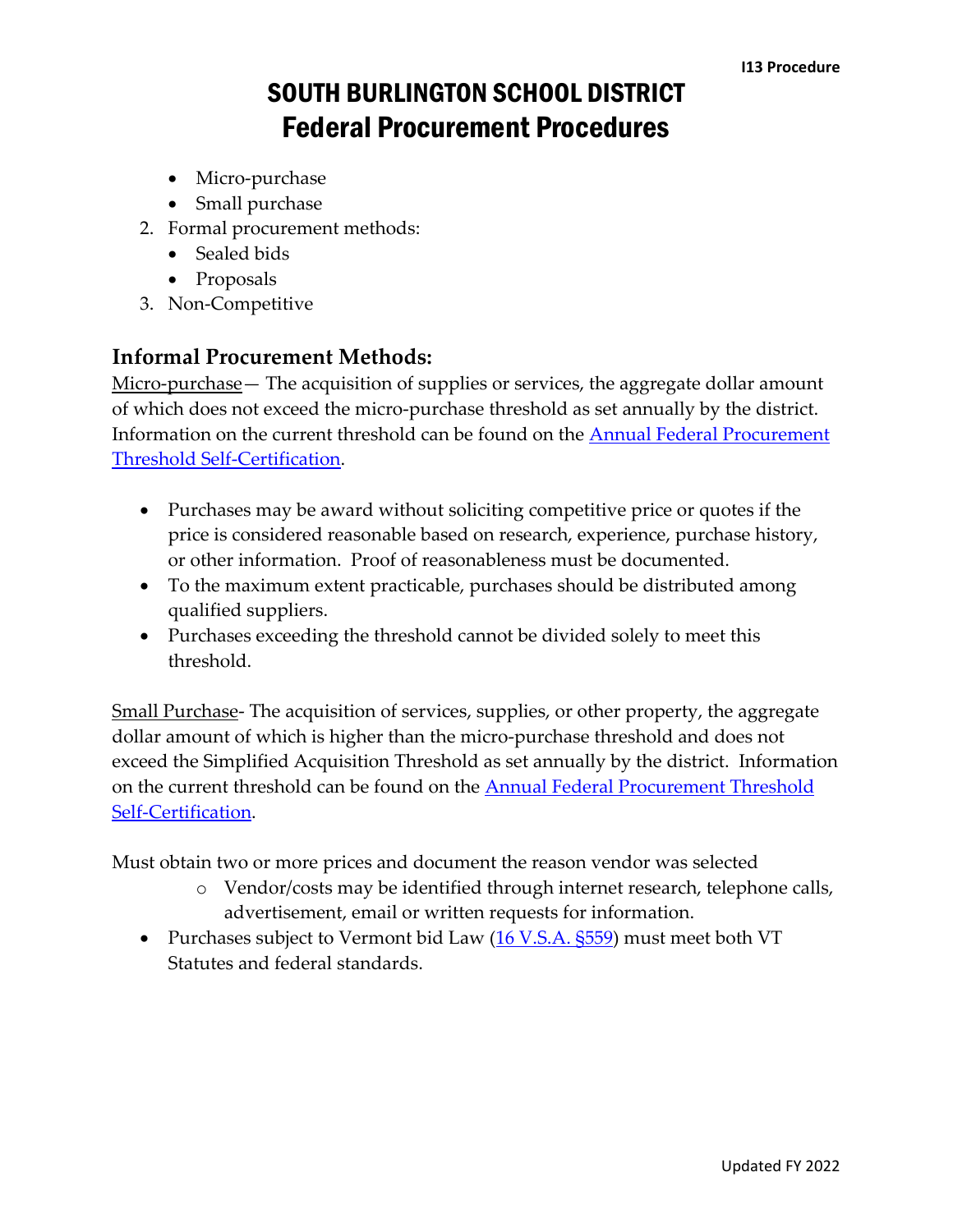### **Formal Procurement Methods:**

Sealed Bids – The acquisition of services, supplies, or other property, the aggregate dollar amount of which is higher than the Simplified Acquisition Threshold as set annually by the district and when a complete, adequate and realistic specification or purchase description is available.

- Bids must be solicited from an adequate number of qualified sources.
- Sufficient time must be allowed for potential vendors to submit bids.
- Invitation for bids will be publicly advertised and include any specifications for the bidder to properly respond.
- All bids will be publicly opened at the time and place determined by the invitation to bid.
- The selection of the successful bidder can be made principally on the basis of price.
- Any or all bids may be rejected if there is a sound documented reason.
- May be subject to Vermont bid Law  $(16 \text{ V.S.A.} \text{ $559})$  must meet both VT Statutes and federal standards.

Proposals— The acquisition of services, supplies, or other property, the aggregate dollar amount of which is higher than the Simplified Acquisition Threshold as set annually by the district and when a sealed bid is not appropriate such as a fixed price or cost reimbursement type contract.

- Proposals must be solicited from an adequate number of qualified offerors (two or more).
- Requests for proposals must be publicized and identify all evaluation factors and their relative importance.
- A written method for conducting technical evaluations must be established.
- A contract will be awarded to the responsible offeror whose proposal is most advantageous to the district, with price and other factors considered.
- The district may use competitive proposal procedures for qualifications-based procurement of architectural/engineering (A/E) professional services whereby offeror's qualifications are evaluated and the most qualified offeror is selected, subject to negotiation of fair and reasonable compensation. The method, where price is not used as a selection factor, can only be used in procurement of A/E professional services. It cannot be used to purchase other types of services through A/E firms that are a potential source to perform the proposed effort.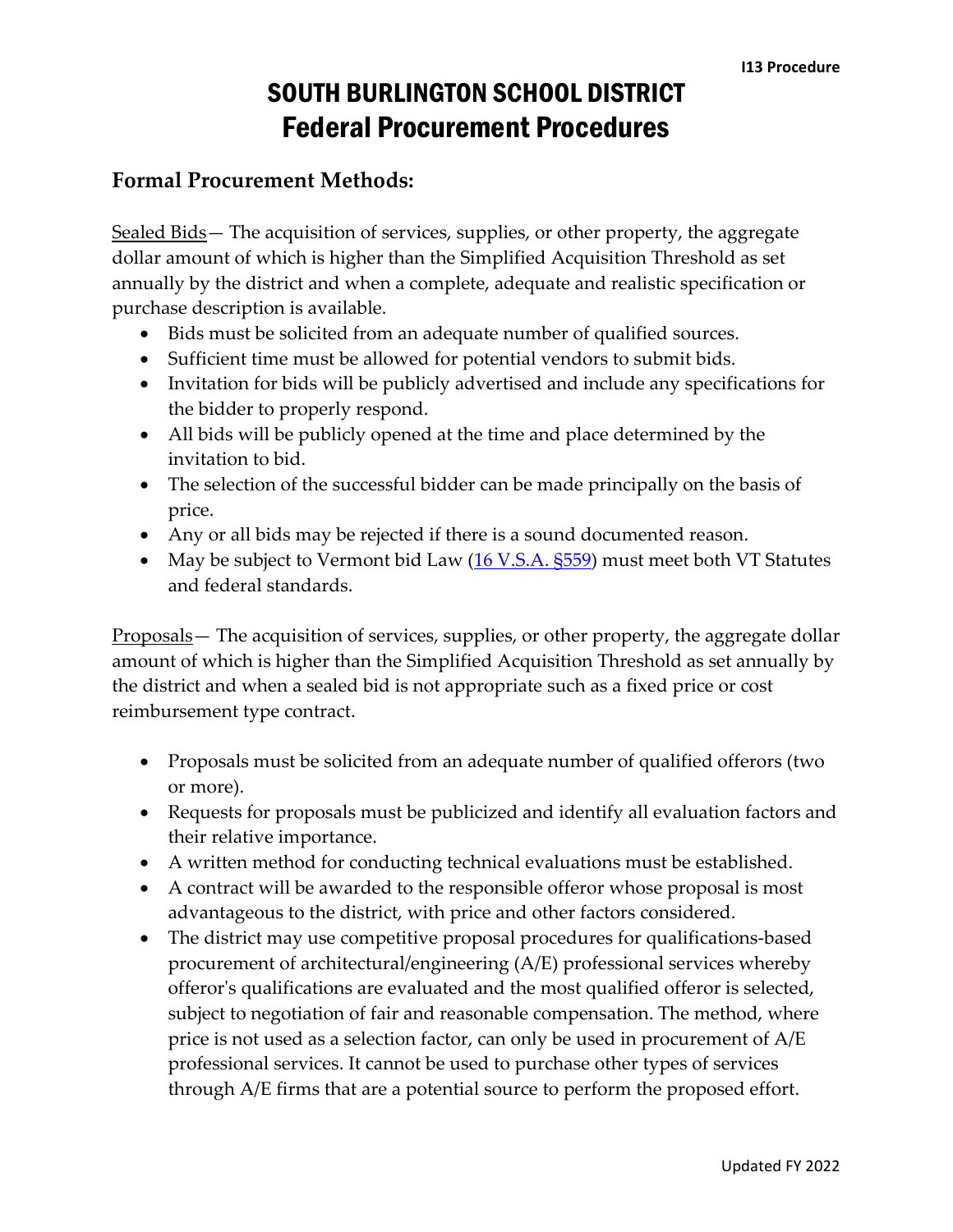• May be subject to Vermont bid Law  $(16 \text{ V.S.A.} \text{ } $559)$  must meet both VT statutes and federal standards.

Non-Competitive Proposals— Procurement through solicitation of a proposal from only one source and may be used only when one or more of the following circumstances apply:

- The acquisition of property or services, the aggregate dollar amount of which does not exceed the micro-purchase threshold or trigger the VT bid law.
- The item is available only from a single source.
- The public exigency or emergency for the requirement will not permit a delay resulting from publicizing a competitive solicitation.
- The Federal awarding agency or pass-through entity (normally the AOE) expressly authorizes the noncompetitive procurement in response to a written request. Naming a vendor in a grant application, strategy, investment, or award does not constitute a sole source approval. A separate written request and approval are both still required.
- After solicitation of a number of sources, competition is determined inadequate.

**Step 3**: Use the method selected in step 2 to select a vendor.

- **Step 4**: Check for vendor suspension or debarment at <u>www.sam.gov</u>
	- Suspended or Debarred vendors may not be selected.
	- Retain a copy of search results for step 5.
- **Step 5**: Complete the **Cost Analysis Procurement Form**
- **Step 6**: Prepare for a purchase order and or contract.

A purchase order or contract must include the following:

- Accurate and detailed description of goods or services as approved in grant investment.
- Clear definition of unit cost, rate of pay, or basis for the contract price.
- Invoice requirements, clear billing information and break down of charges (Note: For contracted services only, payment cannot be made until after services have been provided).
- Signature by authorized individual as per district procedures.
- Contracts must be signed dated by both parties prior to start of work.